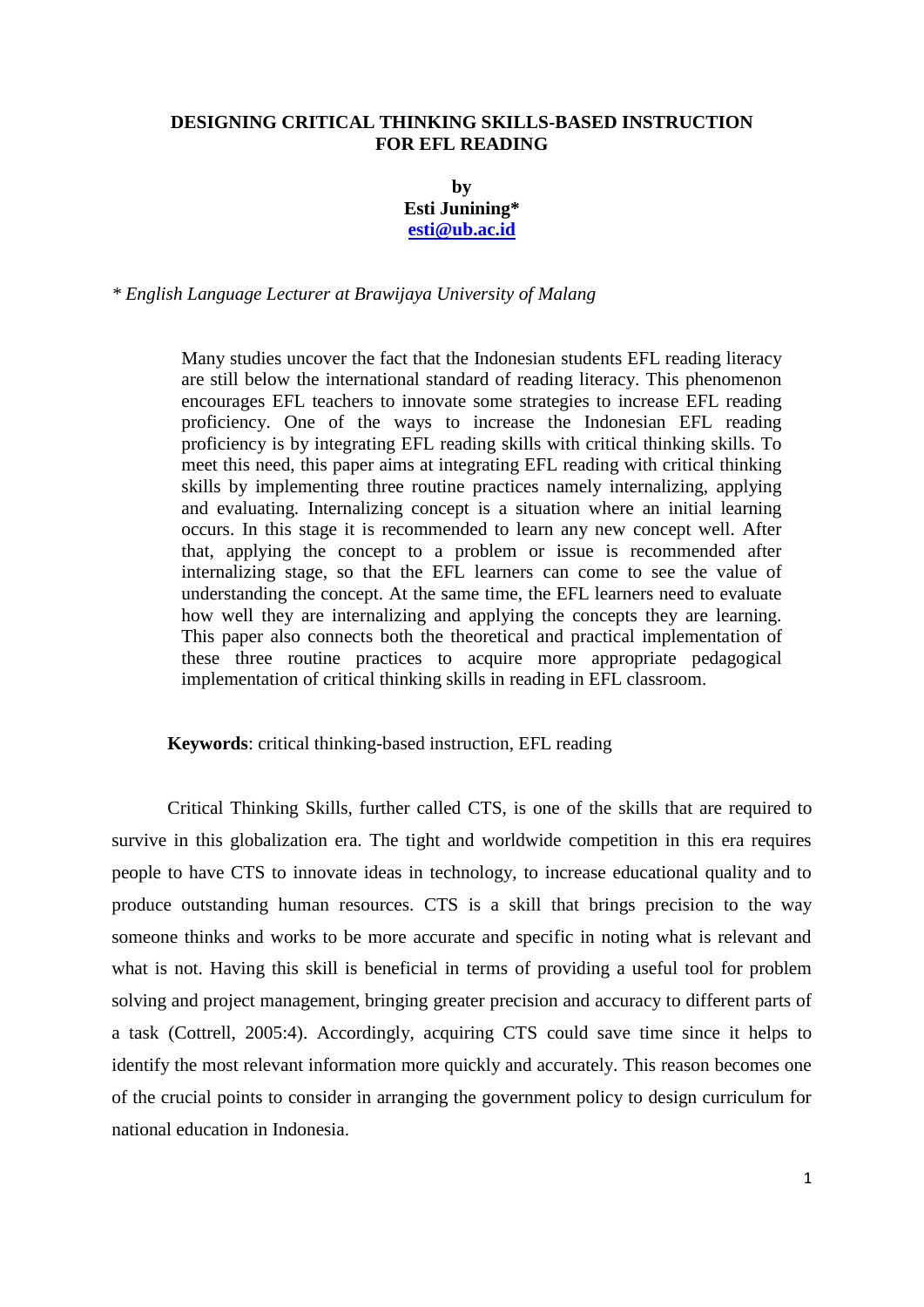CTS in this paper are defined as the ability to analyze and assess source of information to challenge the authority to identify the weakness of the argument using certain standard or criteria. The standard is based on the mini guide for the improvement of instruction by Paul and Elder (2007). The standard involves designing instruction so that EFL learners engage in routine practice in internalizing and applying the concepts they are learning and evaluating their understanding of each.

The cognitive skill in CTS is similar to reading skill in a way that both are valuing cognitive activities or skills. The process of reading is the process of activating the brain to encode language from printed media. The skills of encoding language are undoubtedly needed to assign a meaning to the written symbols in the text. Thus, reading skills, among other language skills are of equal importance to assimilation process that is a process of integrating various new information from the text with what is already known (Aebersold  $\&$ Field,1997; Grabe, 2009; Koda, 2004, Gerrig & Zimbardo, 2002).

The important role of reading in English language teaching is directed to reading for academic purposes (Cahyono & Widiati, 2006; Suharmanto, 2006). In the study on the teaching of EFL reading in Indonesian context, Cahyono & Widiati, 2006 emphasized the importance of reading among other language skills. They revealed that the demand that the students should be able to comprehend messages conveyed by reading texts has led to a new trend that the teaching of ESL/EFL reading should be placed in its primacy for some reasons. First, there was a need to enable students to learn academic subjects through reading textbooks and similar materials. Second, written texts offer various pedagogical purposes such as enhancing language acquisition process, providing good models for writing and providing opportunities to introduce new topics, to stimulate discussion and to study language. On the basis of these, this study is intended to incorporate CTS with reading.

Despite the prominent factor in acquiring EFL reading proficiency, some studies have indicated that most of EFL learners still have unsatisfactory result in English as Foreign Language (EFL) reading proficiency (Lie, 2007). The low scores of EFL reading and English communication might be the causes of the unsatisfactory scores on EFL proficiency. This finding encourages many studies to increase EFL reading competences (Sulistyo & Suharmanto, 2007; Lie, 2007, Iftanti, 2012).

Many attempts are made to improve the EFL reading strategies in EFL learning. What has been the concern of this paper is introducing the CTS based instruction to improve EFL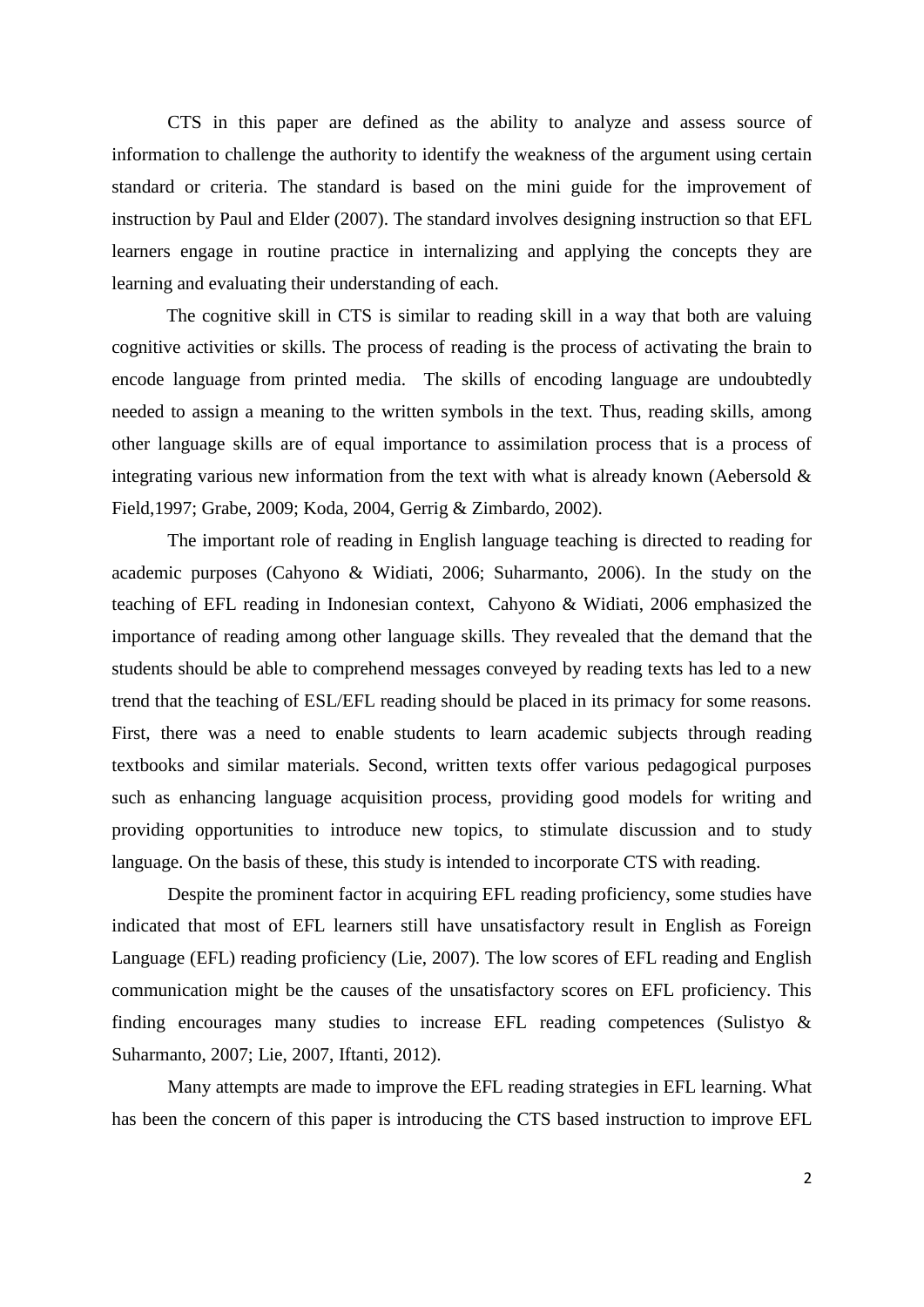reading skills. The design includes internalizing, applying and evaluating concept to be implemented in EFL reading classroom. Figure 1 describes the concept of this design.



Figure 1. Design of CTS-Based EFL Reading

Internalizing the concept is the initial step in CTS based EFL reading strategy. It is a specific ability to incorporate culture and social relationship within the self as conscious or subconscious guiding principles through learning or socialization. In this step, EFL reading learners internalize the key concept in the subject by exploring the schemata, relating the subject with previous knowledge to get sufficient and clearer concept and ideas of the subject being read. Vygotsky (2014) stressed internalization is the process of recognizing the importance of past experiences and prior knowledge in making sense of new situation or present experiences. Therefore, all new knowledge and newly introduced skills are greatly influenced by each student's culture, especially their family environment. Further, he stated that internalizing is the overall goal of education.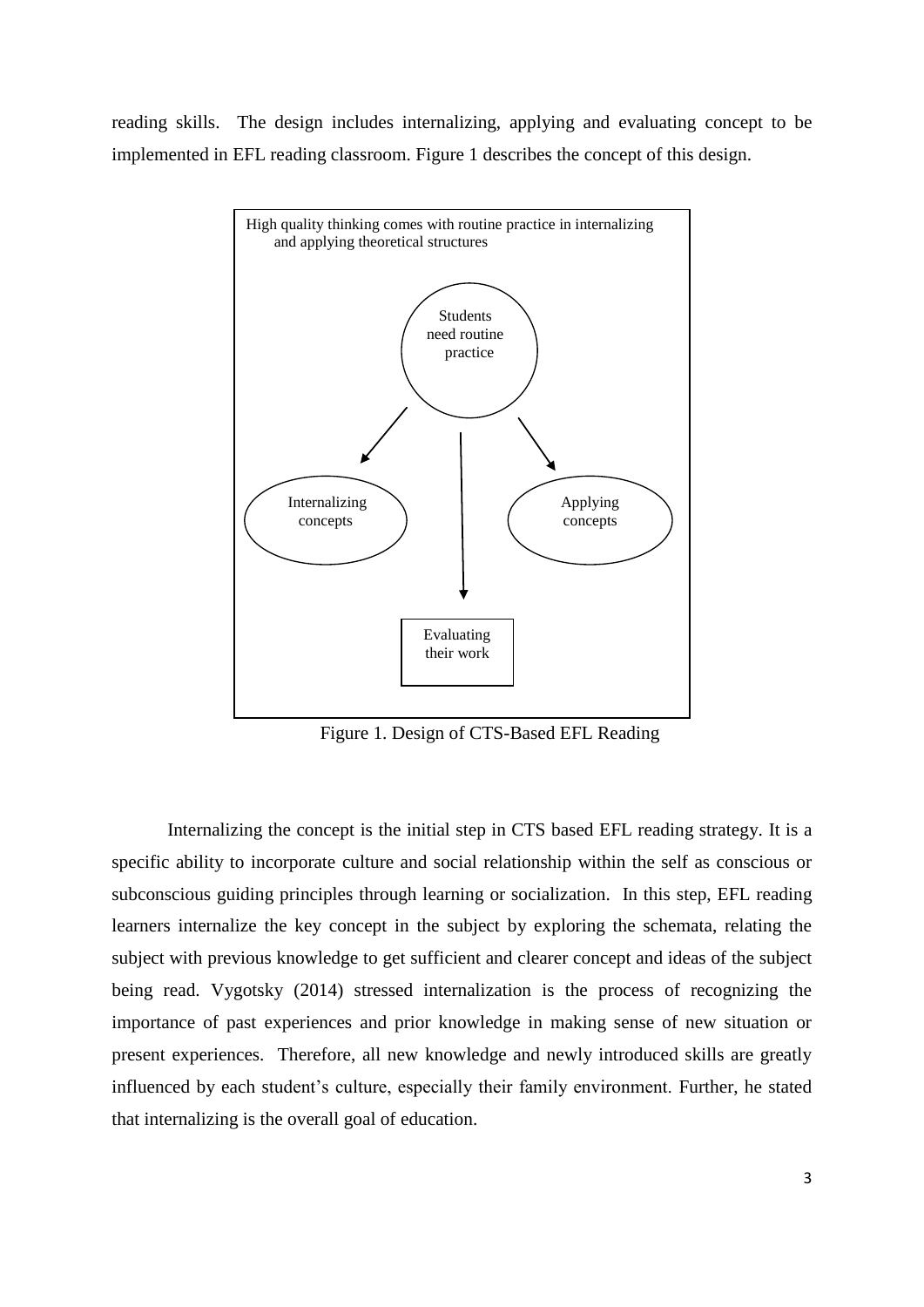The second step of this model design is applying the concept to a problem or issue so that they come to see the value of understanding the concept. This step includes the skill to apply strategies that help them to comprehend and interpret informational and literary texts (ORC. resources, 2014). According to Paul and Elder (2007) "It is only when students apply what they are learning to actual situations or problems that they come to see the value in what they are learning. And only when they see the value in learning the content will they be internally motivated to do so." In other words, EFL learners could master the real EFL reading skills when the y applies them in a meaningful way such as practicing and evaluating their work.

The final CTS-based EFL reading strategy in this model is evaluating. This is the strategy of self-evaluating their work. In this self-assessment, EFL learners are suggested to figure out the logic of what they are reading. According to Paul and Elder (2007), a good reading is a dialogue between the reader and the text. The writer has chosen words to convey his/her thoughts and experiences. The reader must translate from those words back into his/her own thoughts and experiences, and thereby capture the meaning of the author. This is a complex process. One effective way to teach students this process is by modeling it as follows.

The teacher should place the students into groups of three, each with a letter assigned (A, B,C). He/she, then, reads a paragraph or two out of the text aloud slowly, commenting on what the teacher is reading as what he/she is reading. In this sense, the teacher explains what is making immediate sense and what needs to figure out by further reading. After modeling in this manner for a couple of paragraphs, the teacher asks student A to take over and read aloud to B and C. In this case, student A should explain to the other members of the group, sentence by sentence, what he/she is able to figure out and what he/she is not. After A is finished with two paragraphs, then B and C comment on what they do and do not understand (in the paragraphs that A read). Then, the teacher read aloud to the whole class the two paragraphs that A read, commenting as you go. Then, B takes over and reads the next two paragraphs to A and C. Then, A and C add their thoughts. Then, the teacher reads aloud what B read. Then, the teacher goes on to C who reads the next two paragraphs to A and B, and so on. As the students are reading in their groups of three, the teacher is circulating around the room listening in and getting an idea of the level of proficiency of their critical reading. The more the teacher uses this process, the better students become at critical reading. When the learners